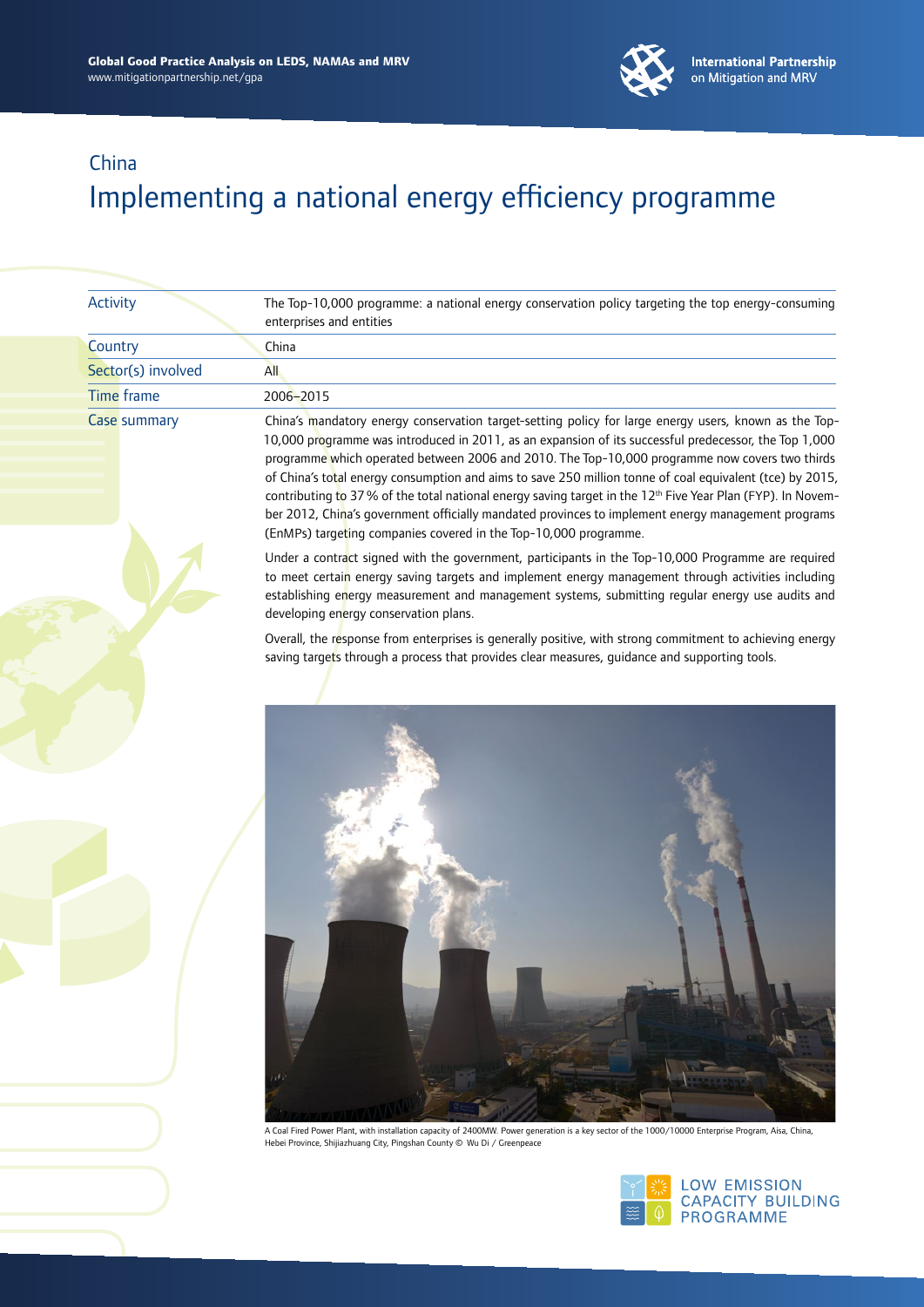#### **Background**

China is the largest CO<sub>2</sub> emitter in the world today, and its efforts in energy saving and emission reductions have been accelerated in its most recent two five year plan phases (2006–2010 and 2011–2015). These efforts are supported by domestically binding national targets, such as to reduce energy emission intensity per GDP by around 20% over 2006–2010 compared to 2005 and by 18% by 2015 compared to 2010 (correspondingly a 17% carbon intensity reduction in this phase). These are further broken into targets at provincial and local levels (Qi et al, 2012).

Target Responsibility Contracts (TRCs) are the fundamental mechanism underlying energy conservation policy implementation in China and are implemented at four levels of government including provincial, municipal, county, and township governments, across a broad range of energy intensive enterprises. It has played a critical role in achieving energy conservation targets since the 11<sup>th</sup> FYP. The 1,000 and 10,000 Enterprises programmes are the core policies that effectively apply TRCs at enterprise level (Qi et al, 2013).

#### **Activities**

» Target setting/assignment: assessment of the energy-efficiency potential of the industrial facility and target-setting through a negotiated process. Targets are set for each enterprise individually by the National Development and Reform Commission (NDRC) and are defined as total energy savings in a target year set against a growth baseline. Energy-saving Target Responsibility Contracts (TRCs), containing targets and activities to achieve it, are signed between the government and key energy-consuming enterprises to provide a formal underpinning for the relationship between the supervising government and the participating enterprises (see Figure 1).

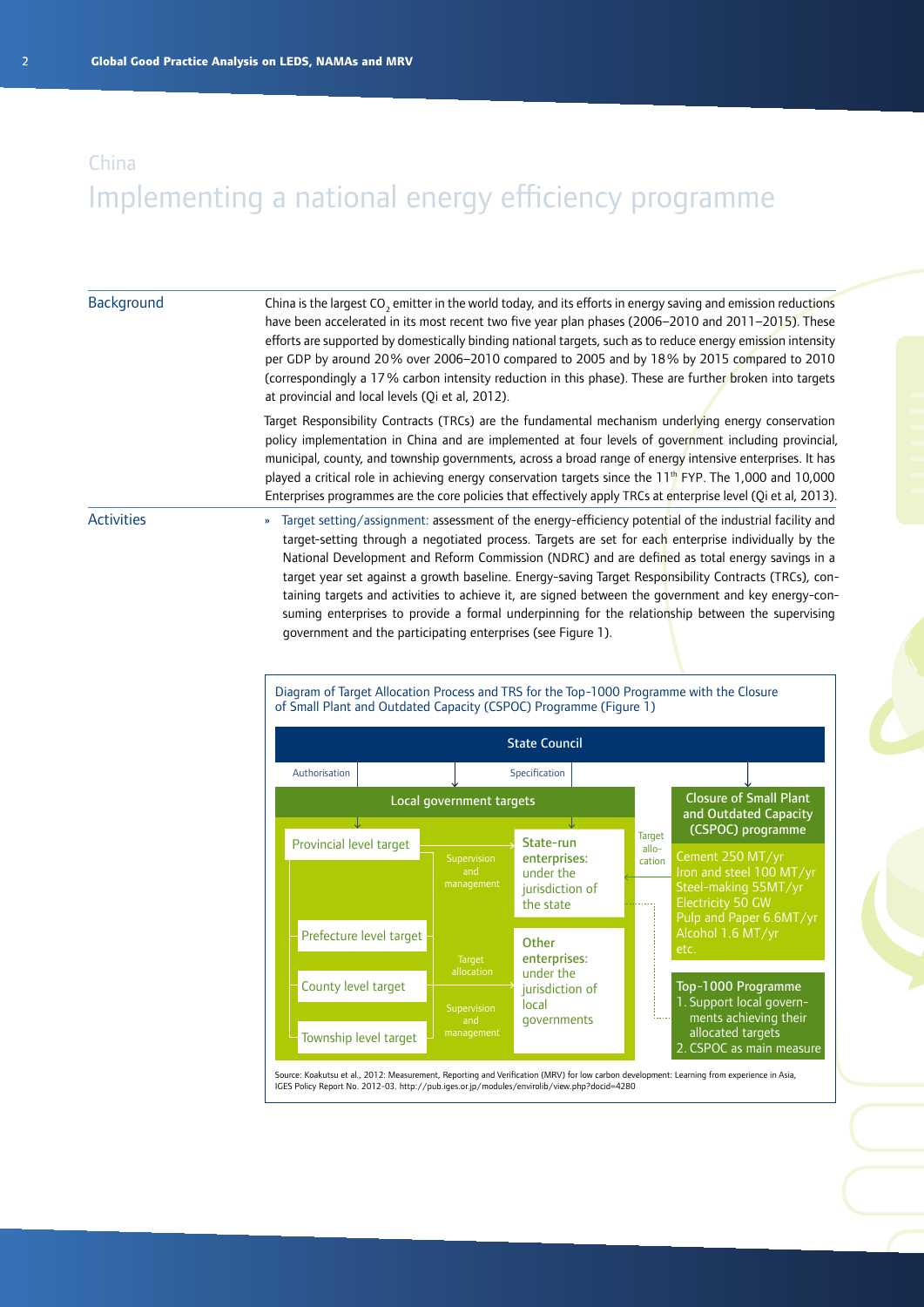# Implementing a national energy efficiency programme

- » Accounting, monitoring and verification: Individual companies are required to establish monitoring systems, provide monitoring reports, carry out energy audits (and submit them for verification) and develop energy efficiency plans. The National Bureau of Statistics (NBS) is in charge of collecting data from the enterprises, who directly submit data online.
- » Appraisal (incentives and disincentives): Supervision experts use an Evaluation Score Card to evaluate the performance of each key energy-consuming enterprise. Evaluation against the quantitative targets accounts for 40 of the 100 points available. Progress on different kinds of energy conservation activities account for the remaining 60 points. These include progress in: developing internal energy efficiency management systems; in delivery of energy efficiency technical improvements and investment; compliance with energy efficiency-related regulations (especially the elimination of older, inefficient equipment); adherence to standards; and in advancement of auditing, measurement, collection and analysis of relevant statistics.
- Enforcing penalties: For enterprises evaluated to be failing to achieve their energy saving targets, a notice of criticism is circulated. Consequently, approval of any energy-intensive projects or additional industrial land use may be suspended, and no favourable exemption policies will be applied; if a stateowned enterprise fails the evaluation its head cannot be given any type of awards, no matter how well the enterprise is doing in other aspects, which may also affect individual leaders' promotion prospects (IIP, 2013). Government officials can lose their eligibility status for promotion and honorary titles through the so-called One-Vote Veto System "Yi Piao Fou Jue" (Koakutsu et al., 2012).
- » Energy management (EnMS): Is core new element for the 10,000 Programme (He Ping interview, 2014). Despite the national government's policy push, local governments also support the development of EnMS in enterprises. For example, Shandong province has promoted it in four aspects: a compliance system with energy saving rules and regulations; a full process energy-use control system (design-operation-monitor); an energy saving technology advancement system; and energy saving culture development (Zhao Xudong interview, 2014).

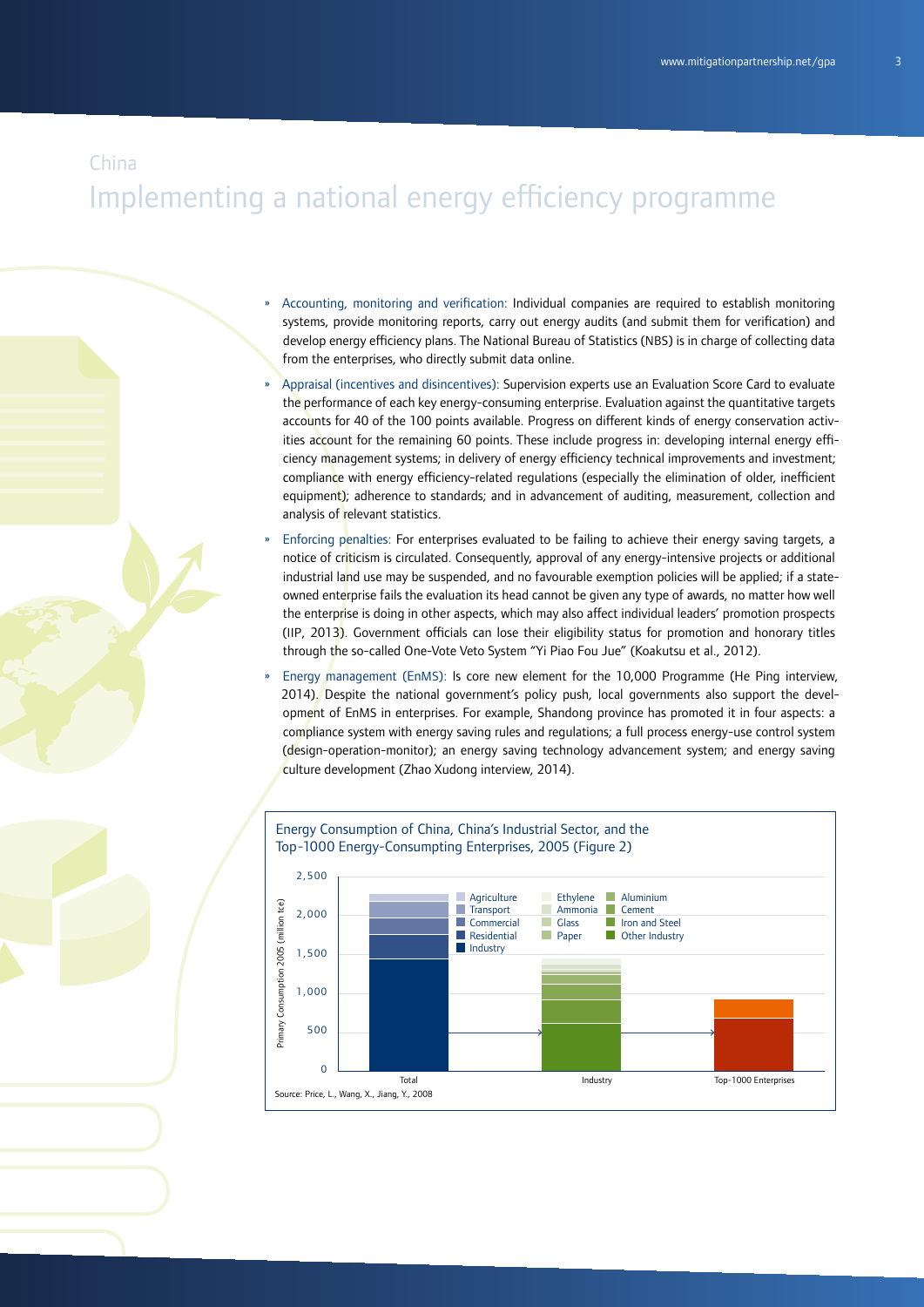# Implementing a national energy efficiency programme

|                       | Supporting programs and policies: Facility audits, assessments, benchmarking, monitoring, informa-<br>tion dissemination, and financial incentives all play an important role in assisting the participants<br>in understanding and managing their energy use and GHG emissions in order to meet their targets.<br>Key supporting measures include: the ten key projects programme; differentiated electricity pricing<br>for industry; and financial rewards for energy-saving technical retrofits. CNCA and the NDRC are es-<br>tablishing institutional and market structures for EnMS certification and implementation support for<br>companies seeking external EnMS expertise (NDRC and CNCA, 2012).        |
|-----------------------|-------------------------------------------------------------------------------------------------------------------------------------------------------------------------------------------------------------------------------------------------------------------------------------------------------------------------------------------------------------------------------------------------------------------------------------------------------------------------------------------------------------------------------------------------------------------------------------------------------------------------------------------------------------------------------------------------------------------|
|                       | Toolboxes: To support implementation, including:<br>»<br>» Training programs on data collection, monitoring, energy audits and technological improvement<br>measures.<br>Energy audit standard (GB/T 17166-1997) and energy measurement and statistic standard (GB/<br>T17167).<br>Energy Management System standard (GB/T 23331).<br>Implementation guidelines for EnMS (GB/T 29456).Including sector-based implementation guide-<br>lines for EnMS, which cover plate glass, cement, iron and steel (released in 2013), thermal power,<br>coking, coal, public institutions (for release in 2014), and paper and petrochemicals (for release<br>in 2015).                                                       |
|                       | Legal basis: The Energy Conservation Law, Certification and Accreditation Regulations, and the Meas-<br>$\boldsymbol{\mathcal{V}}$<br>ures for the Administration of Certification Agencies                                                                                                                                                                                                                                                                                                                                                                                                                                                                                                                       |
| Institutions involved | National Development and Reform Commission (NDRC) and its Resource Conservation and Environmental<br>Protection department; National Bureau of Statistics (NBS); Certification and Accreditation Administra-<br>tion of the People's Republic of China (CNCA); China National Institute for Standardization (CNIS); State-<br>owned Assets Supervision and Administration Commission (SASAC); Office of National Energy Leading<br>Group; General Administration of Quality Supervision, Inspection and Quarantine (GAQSIQ); Provincial<br>and local governments at all levels as well as their energy conservation authorities (local energy conserva-<br>tion supervision and/or technical centres, ECCs/ETCs). |
| Cooperation with      | Accredited certification agencies are responsible for the validity of EnMS certification as well as to con-<br>tinuously improve the quality of their services to enterprises at a reasonable cost. Industrial associations<br>provide enterprises with technical support for EnMS implementation.                                                                                                                                                                                                                                                                                                                                                                                                                |
| Finance               | From government: The Ministry of Finance supports enterprises to take energy conservation measures<br>and implement certain technologies (MOF and NDRC, 2007) and also finances 22 provinces' energy<br>conservation supervision centres (Qi et al., 2013). Local government is encouraged to set aside specific<br>budgets (NDRC, 2006a);                                                                                                                                                                                                                                                                                                                                                                        |
|                       | From enterprises: In 2007: Enterprises invested over USD 7.5 billion in technology innovation, imple-<br>menting over 8,000 projects. In 2008: Enterprises invested USD 13.5 billion in energy-saving technical<br>renovations and implemented about 3,000 energy-saving technical renovation projects (IIP, 2012). Be-<br>tween 2005-2010: Industrial enterprises' energy conservation investment of technology and equipment<br>upgrade totalled USD 92.6 billion, four times that of the previous five years, of which the 1,000 Pro-<br>gramme enterprises invested approximately 40% (Qi et al., 2013);                                                                                                      |
|                       | From the banks: Companies included in the programmes are contributing to national and local govern-<br>ment energy saving activity, hence it is easier for them to apply for bank loans (Zhao Xudong interview,<br>2014).                                                                                                                                                                                                                                                                                                                                                                                                                                                                                         |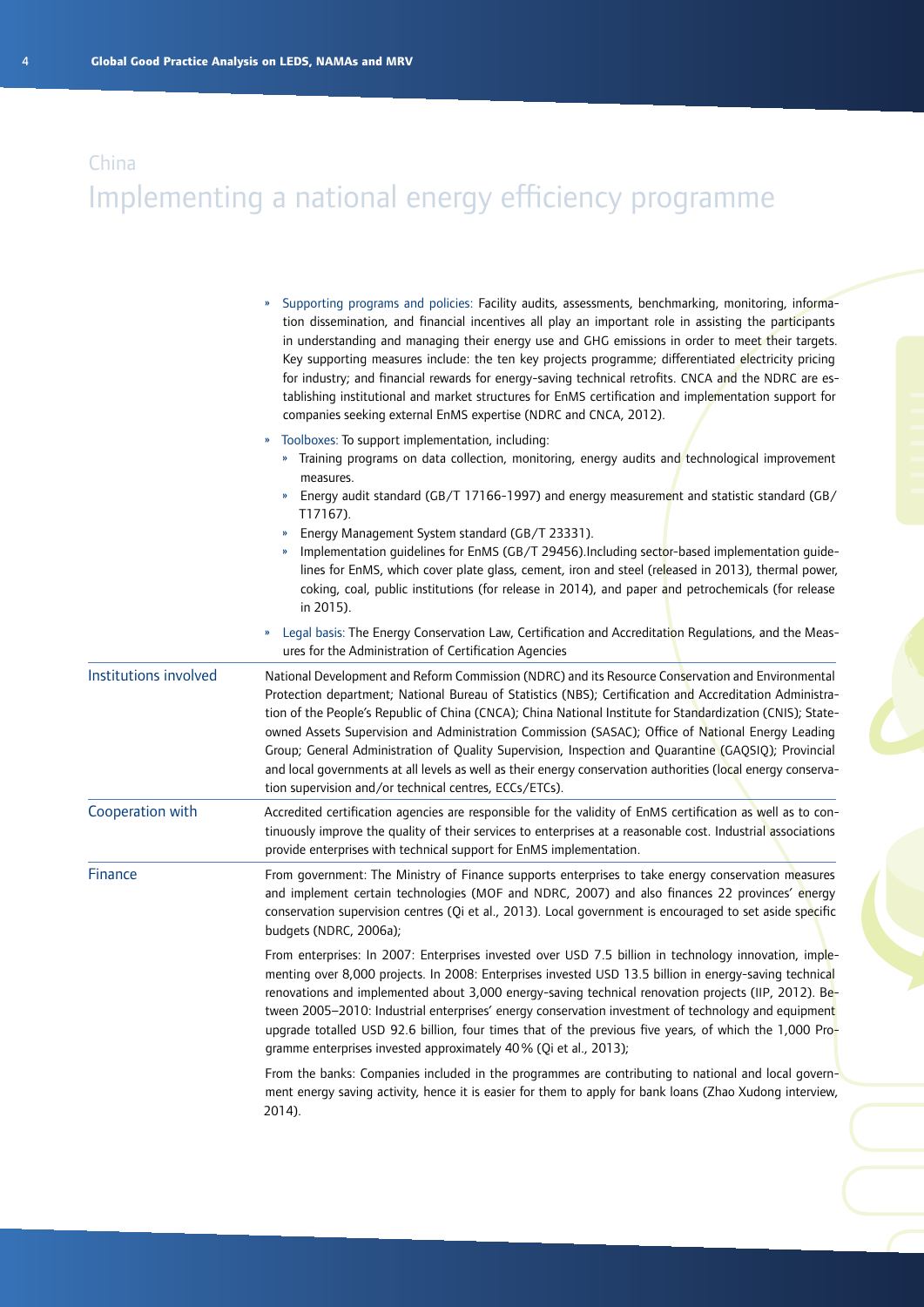# Implementing a national energy efficiency programme

| Impact of activities    | Significant energy savings and associated GHG emissions reduction together with reduced emissions<br>»<br>of other pollutants, improved productivity and saved energy costs:<br>Total energy savings from 2006-2010 is 150 Mtce (NDRC, 2011), surpassing the target of 100 Mtce.<br>Total emission reductions from 2006-2010 is almost 400 MtCO <sub>2</sub> (ClimateWorks, 2011).<br>As of November 2012, there were 37 institutions in 13 industries that conduct EnMS certification<br>pilots. The initial audit found that total energy saving exceeds 114 Mtc, equivalent to 3.03 MtCO,<br>emissions (CNCA, 2012).<br>The same pilot project had the saving of approximately USD 85 million (1 ton of standard coal costs<br>USD 80) (CNCA, 2012).<br>Between 2011 and 2012, 170 out of the 250 Mtce energy savings (almost 70%) had been<br>achieved, with 2 years remaining (He Ping interview, 2014).<br>Institutional development and capacity improvement:<br>$\boldsymbol{\mathcal{V}}$<br>» Around 40 provincial energy conservation supervision centres were set up at all provinces. By the<br>end of 2010, 606 centres at different levels were set up (Qi et al., 2013).<br>Energy statistics and monitoring departments were setup at all levels including siesies (Qi et al., 2013).<br>Enterprises have established dedicated energy management teams and internal systems. More than<br>$\boldsymbol{\mathcal{Y}}$<br>95% of the 1,000 enterprise set dedicated teams, and more than 91% distribute further targets.<br>(Qi et al., 2013).<br>Results for the EnMS certification pilot (CNCA 2012) include: Over 130 enterprises established<br>EnMS; 77 enterprises obtained the EnMS certificate (as at June 2012); Seven auditor training<br>courses, with over 1,300 trainers and 772 people registered as auditors.<br>Support for other policies:<br>» |
|-------------------------|----------------------------------------------------------------------------------------------------------------------------------------------------------------------------------------------------------------------------------------------------------------------------------------------------------------------------------------------------------------------------------------------------------------------------------------------------------------------------------------------------------------------------------------------------------------------------------------------------------------------------------------------------------------------------------------------------------------------------------------------------------------------------------------------------------------------------------------------------------------------------------------------------------------------------------------------------------------------------------------------------------------------------------------------------------------------------------------------------------------------------------------------------------------------------------------------------------------------------------------------------------------------------------------------------------------------------------------------------------------------------------------------------------------------------------------------------------------------------------------------------------------------------------------------------------------------------------------------------------------------------------------------------------------------------------------------------------------------------------------------------------------------------------------------------------------------------------------------------------------------------------|
|                         | Strengthening of the energy conservation technological transformation.<br>»<br>Continuation of phase-out of old inefficient technologies.<br>»                                                                                                                                                                                                                                                                                                                                                                                                                                                                                                                                                                                                                                                                                                                                                                                                                                                                                                                                                                                                                                                                                                                                                                                                                                                                                                                                                                                                                                                                                                                                                                                                                                                                                                                                   |
| Why is it good practice | It is supported by high level political ownership (e.g. the highest administrative branch in Chinese<br>»<br>government, the State Council), with dedicated financial support from the Ministry of Finance and<br>supervised by a politically powerful institution (NDRC).                                                                                                                                                                                                                                                                                                                                                                                                                                                                                                                                                                                                                                                                                                                                                                                                                                                                                                                                                                                                                                                                                                                                                                                                                                                                                                                                                                                                                                                                                                                                                                                                       |
|                         | It aligns with the existing national low carbon development strategy and directly contributes to the<br>$\boldsymbol{\nu}$<br>national energy/carbon intensity reduction targets. It also involves inter-ministerial coordination and<br>provincial and local governments as implementation agencies to ensure its effectiveness. It has a broad<br>scope covering the major emitters in key sectors, is developed gradually both at national and sub-na-<br>tional levels and involves continuous consultative and participatory processes engaging key industry<br>and enterprise stakeholders.                                                                                                                                                                                                                                                                                                                                                                                                                                                                                                                                                                                                                                                                                                                                                                                                                                                                                                                                                                                                                                                                                                                                                                                                                                                                                |
|                         | It is scalable and transferable across sectors and geography.<br>»                                                                                                                                                                                                                                                                                                                                                                                                                                                                                                                                                                                                                                                                                                                                                                                                                                                                                                                                                                                                                                                                                                                                                                                                                                                                                                                                                                                                                                                                                                                                                                                                                                                                                                                                                                                                               |
|                         | It includes a diverse set of interventions including target setting, MRV, incentives and penalties. It also<br>»<br>creates considerable co-benefits including GHG emission reduction, pollutants control, productivity<br>improvement and cost saving.                                                                                                                                                                                                                                                                                                                                                                                                                                                                                                                                                                                                                                                                                                                                                                                                                                                                                                                                                                                                                                                                                                                                                                                                                                                                                                                                                                                                                                                                                                                                                                                                                          |
|                         | It includes an MRV framework, a detailed implementation plan, and a set of guidelines and tools to<br>»<br>facilitate implementation.                                                                                                                                                                                                                                                                                                                                                                                                                                                                                                                                                                                                                                                                                                                                                                                                                                                                                                                                                                                                                                                                                                                                                                                                                                                                                                                                                                                                                                                                                                                                                                                                                                                                                                                                            |
|                         | It includes a well-defined finance plan including national sources, regional sources, enterprises and<br>»<br>banks. It stimulates private investment and is institutionalised into enterprises and business operations<br>(including dedicated business unit and personnel) to ensure the sustainability of actions.                                                                                                                                                                                                                                                                                                                                                                                                                                                                                                                                                                                                                                                                                                                                                                                                                                                                                                                                                                                                                                                                                                                                                                                                                                                                                                                                                                                                                                                                                                                                                            |
|                         |                                                                                                                                                                                                                                                                                                                                                                                                                                                                                                                                                                                                                                                                                                                                                                                                                                                                                                                                                                                                                                                                                                                                                                                                                                                                                                                                                                                                                                                                                                                                                                                                                                                                                                                                                                                                                                                                                  |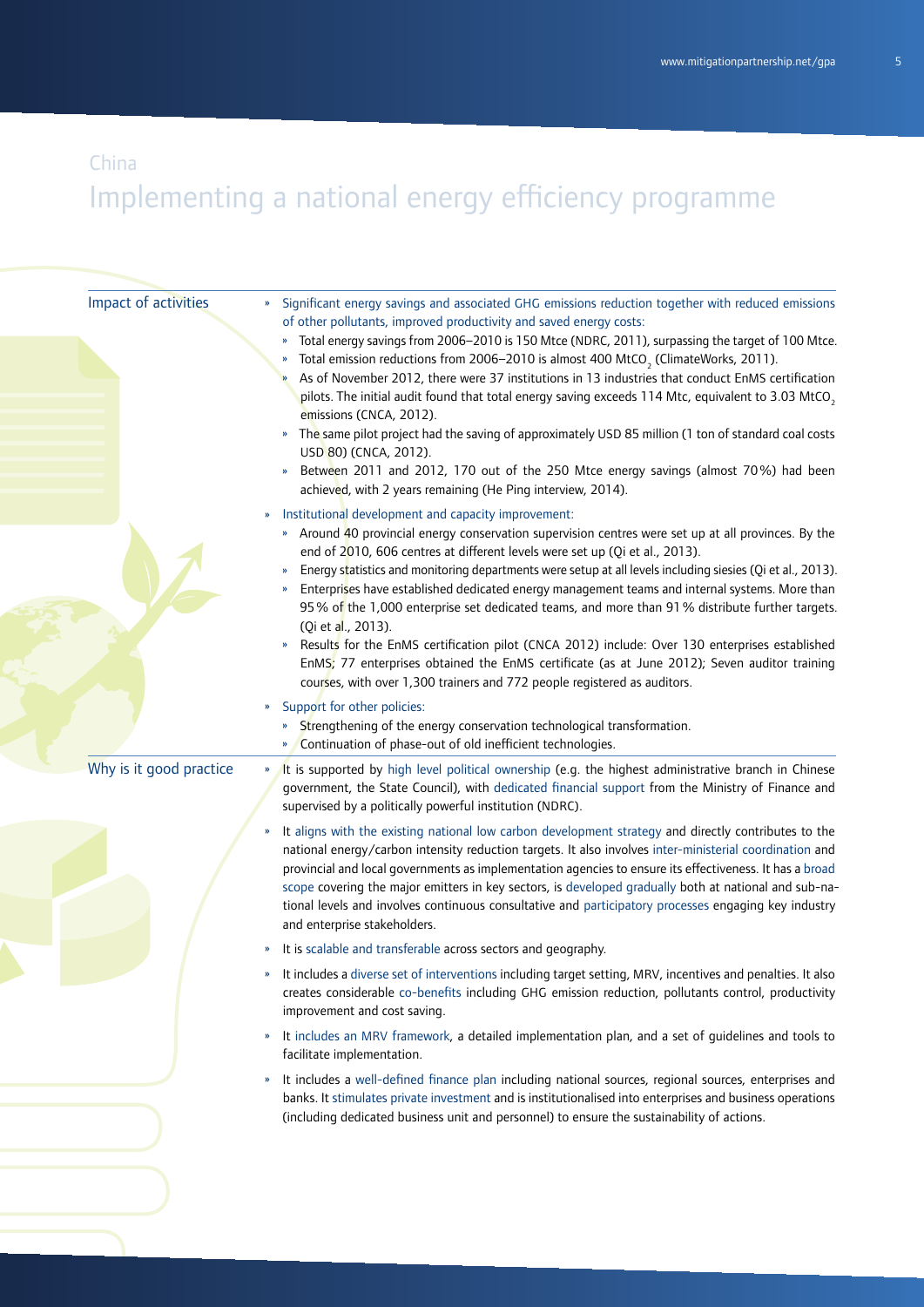| <b>Success factors</b>             | Government leadership: With high level political commitment from the NDRC.<br>${\bf n}$                                                                                                                                                                                                                                                                                                                                                                                                                                                                                                                                                                                                                                                                           |
|------------------------------------|-------------------------------------------------------------------------------------------------------------------------------------------------------------------------------------------------------------------------------------------------------------------------------------------------------------------------------------------------------------------------------------------------------------------------------------------------------------------------------------------------------------------------------------------------------------------------------------------------------------------------------------------------------------------------------------------------------------------------------------------------------------------|
|                                    | Focused and well-targeted measures: The programs target large enterprises that are major energy<br>$\boldsymbol{\mathcal{Y}}$<br>consumers and have both mitigation potential and capacity to implement.                                                                                                                                                                                                                                                                                                                                                                                                                                                                                                                                                          |
|                                    | » Top-down regulatory measure: The core delivery mechanism is the use of regulatory pressure from<br>central government to implement energy conservation targets at all levels of local government and<br>energy consuming entities.                                                                                                                                                                                                                                                                                                                                                                                                                                                                                                                              |
|                                    | Comprehensive system design: Covering target setting, energy conservation accounting and monitor-<br>$\boldsymbol{\mathcal{W}}$<br>ing, appraisal and evaluation.                                                                                                                                                                                                                                                                                                                                                                                                                                                                                                                                                                                                 |
|                                    | Expert design and search teams: Teams which support the programme are capable and provide effec-<br>$\boldsymbol{\mathcal{V}}$<br>tive combinations of core expertise and knowledge.                                                                                                                                                                                                                                                                                                                                                                                                                                                                                                                                                                              |
|                                    | Continuous consultative and participatory process: Involving key stakeholders including the participat-<br>$\mathbf{v}$<br>ing industries and enterprises.                                                                                                                                                                                                                                                                                                                                                                                                                                                                                                                                                                                                        |
|                                    | Expansion: Following 3.5 years of implementation, the 1,000 Enterprise programme fulfilled its target<br>$\boldsymbol{\mathcal{V}}$<br>by achieving energy savings of 156 million tce. Due to the lack of substantial energy saving potential<br>in small and medium-sized enterprises, the expansion of the programme then targeted large enter-<br>prises in other sectors. An EnMS was added as a key element for the 10,000 Enterprise programme.                                                                                                                                                                                                                                                                                                             |
|                                    | Enforcement: Failure to deliver targets can have negative consequences for participants and are linked<br>$\boldsymbol{\mathcal{W}}$<br>to business development and career promotion prospects for local government leaders and heads of<br>state-owned enterprise. This mechanism is particular to the Chinese political system and relations<br>between government and state-owned enterprises, which may not be replicable in other countries.                                                                                                                                                                                                                                                                                                                 |
| Overcoming barriers/<br>challenges | What were the main barriers/challenges to delivery?<br>How were these barriers/challenges overcome?                                                                                                                                                                                                                                                                                                                                                                                                                                                                                                                                                                                                                                                               |
| Capacity                           | Capacities to implement measures vary by region and enterprise. They are especially weak in western<br>China. Enterprises often need to become familiarised with the various standards, monitoring and reporting<br>methods and to implement energy management systems, all of which require technical and institutional<br>capacities.<br>Standards and guidelines (see toolbox section) have been developed and updated along the way. Various<br>research capacities have supported the government (especially at provincial and local levels) to develop<br>their policy design and management capacity. Government and third party service companies have organ-<br>ised capacity building events and some companies also set up their own training systems. |
| Financial                          | Energy conservation and upgrading of operations requires financial resources at scale.<br>Dedicated public finance support (central and provincial levels) and stimulated private investment (see<br>finance section) help enable this.                                                                                                                                                                                                                                                                                                                                                                                                                                                                                                                           |
| <b>Information</b>                 | Credibility of the targets to be achieved wasn't effective due to the choice of calculation methods and the<br>mis-calculation (and overstatement) of energy savings.<br>Provision of improved guidelines and a streamlined accounting methodology together with enhanced<br>third party verification, audit and sanctions for misbehaviours such as mis-calculation or overstatement<br>of energy savings.                                                                                                                                                                                                                                                                                                                                                       |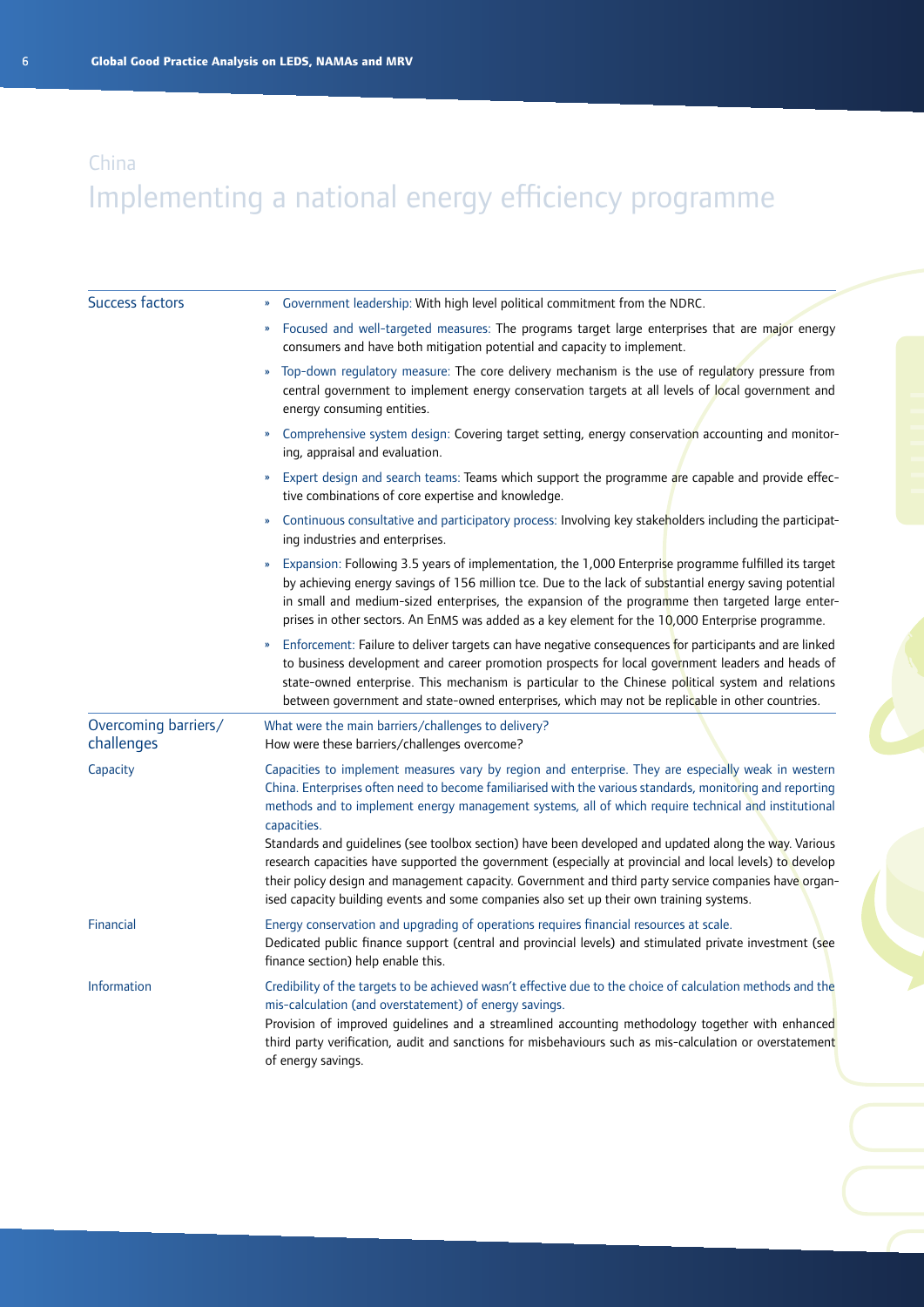#### Institutional

Weakened energy conservation management and institutional setup as a result of government restructuring since 1998.

Confirmed and extended the roles and responsibilities of provincial governments making them responsible for the implementation of energy policies and further distribution of the targets to lower branches of local government (e.g. city or prefectural government or administrative region), and energy-consuming enterprises within their jurisdictions. Local governments strengthened energy conservation supervisory and law enforcement agencies and energy accounting agencies, which provided a firm institutional foundation for the achieving targets.

Target setting processes in the initial phase were not clear and created some resistance from enterprises. Targets under the Top-10,000 programme are disaggregated to local provinces and cities, with a more clear process. This includes, companies reporting their estimated potential for energy-saving to the local government. Provinces then estimate total energy-saving targets and submit their proposed targets to the central government. Central government then reviews the proposed target, and provincial and central governments then negotiate targets before they are finalised.

#### Lessons learned

- » Incremental refinement of targets: NDRC set preliminary targets for each enterprise taking into consideration their general situation, as well as the general technology level of the enterprise, if known. To ensure rapid implementation, initial targets were not based on detailed assessments of energy-saving potential among individual enterprises or industrial sectors. The target setting process and methodologies were subsequently both improved gradually through interaction with stakeholders and taking more factors into consideration and becoming more interactive over time.
- » Flexibility of implementation: Despite its effectiveness, a constraint of the current approach is that it may not always allow for the most cost-effective energy saving/emission reduction measures to be implemented and it therefore risks adding avoidable financial burden to enterprises.
- » Longer-term mechanism: Despite the effectiveness of this top-down measure, it may be more efficient if complemented/combined with a longer-term mechanism (such as market-based approaches), which eliminate institutional and technical barriers and induce a higher and more achievable return on investment for energy conservation actions. This may also help to further "internalise" the targets and trigger more fundamental shifts in business leaders' investment and operational decision-making.
- » Align with the political system: Including legal and institutional foundation, existing development strategies and energy/climate targets in order to secure high level political leadership, provide financial support (e.g. via national budget) and enhance buy-in and participation of the sub-national governments and enterprises.
- » Develop a formal energy saving responsibility contracting relationships: Between government and enterprises.
- » Ensure comprehensive system design: With regular review and updates based on experiences and lessons learned, covering target setting, energy conservation accounting and monitoring, appraisal and evaluation, as well as supporting policies, guidelines and tools. Promote and implement a package of measures.
- » Build up and strengthen institutions: With implementation mandates and capacity, together with capacity building for enterprises where needed.
- » Promote enterprises' internal motivation for energy saving actions: Provide more "carrot and stick" incentives and sanctions to motivate action. While in China the "stick" approach worked well, in other countries a stronger, incentive-based "carrot" approach may be more effective.

How to replicate this practice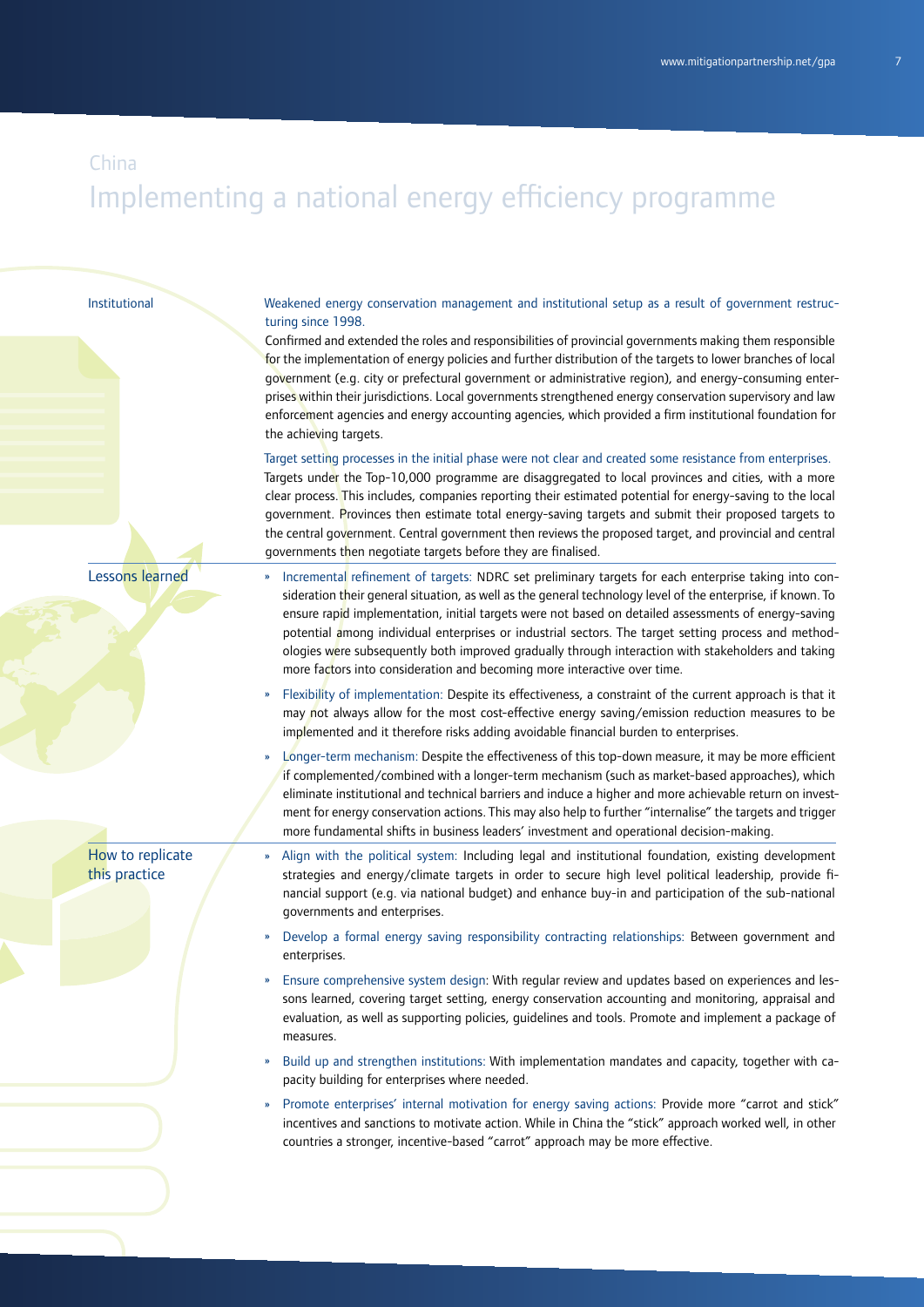| Contact for enquiries     | He Ping, Director of Industry Program, Energy Foundation China, heping@efchina.org<br>»                                                                                                                                                                                                                                                                                                                                                                                                                                                                                                                                                                                                                                                                                                                                                                                                                                                                                                                                                                                                                                                                                                                                                                                                                                                                                                                                                                                                                                                                                                                                                                 |
|---------------------------|---------------------------------------------------------------------------------------------------------------------------------------------------------------------------------------------------------------------------------------------------------------------------------------------------------------------------------------------------------------------------------------------------------------------------------------------------------------------------------------------------------------------------------------------------------------------------------------------------------------------------------------------------------------------------------------------------------------------------------------------------------------------------------------------------------------------------------------------------------------------------------------------------------------------------------------------------------------------------------------------------------------------------------------------------------------------------------------------------------------------------------------------------------------------------------------------------------------------------------------------------------------------------------------------------------------------------------------------------------------------------------------------------------------------------------------------------------------------------------------------------------------------------------------------------------------------------------------------------------------------------------------------------------|
| Further key resources     | Price, L., Wang, X., Jiang, Y., 2008. China's Top-1000 Energy-Consuming Enterprise Program:<br>$\boldsymbol{\mathcal{Y}}$<br>Reducing Energy Consumption of the 1000 Largest Industrial Enterprises in China. Berkeley,<br>CA: Lawrence Berkeley National Laboratory (LBNL-519E). http://eetd.lbl.gov/sites/all/files/<br>publications/lbl-519e-top1000-programjune-2008.pdf<br>Qi et al., 2013. Blue Book of Low-Carbon Development, Annual Review of Low-Carbon Development<br>${\bf n}$<br>in China (2013), Beijing: Social Sciences Academic Press (China).<br>ClimateWorks Network Knowledge Series, 2011. The Race is On: China Kick-Starts Its Clean<br>$\boldsymbol{\mathcal{V}}$<br>Economy. October, 2011. www.climateworks.org/download/?id=86f8db38-1272-41da-<br>8fe9-4f9aa0021d13                                                                                                                                                                                                                                                                                                                                                                                                                                                                                                                                                                                                                                                                                                                                                                                                                                                         |
| Website(s)                | http://iepd.iipnetwork.org/policy/top-1000-energy-consuming-enterprises-program<br>»<br>www.iipnetwork.org/databases/programs/energy-management-system-requirements-<br>under-top-10000-program<br>http://hzs.ndrc.gov.cn/jnxd/t20061108_92567.htm (Chinese)<br>$\boldsymbol{\mathcal{V}}$                                                                                                                                                                                                                                                                                                                                                                                                                                                                                                                                                                                                                                                                                                                                                                                                                                                                                                                                                                                                                                                                                                                                                                                                                                                                                                                                                              |
| Case study authors(s)     | Lina Li (Ecofys)                                                                                                                                                                                                                                                                                                                                                                                                                                                                                                                                                                                                                                                                                                                                                                                                                                                                                                                                                                                                                                                                                                                                                                                                                                                                                                                                                                                                                                                                                                                                                                                                                                        |
|                           | Edited by: Nicholas Harrison (Ecofys)                                                                                                                                                                                                                                                                                                                                                                                                                                                                                                                                                                                                                                                                                                                                                                                                                                                                                                                                                                                                                                                                                                                                                                                                                                                                                                                                                                                                                                                                                                                                                                                                                   |
|                           | Editorial support: : Frauke Röser, Thomas Day, Daniel Lafond, Niklas Höhne and<br>Katja Eisbrenner (Ecofys).                                                                                                                                                                                                                                                                                                                                                                                                                                                                                                                                                                                                                                                                                                                                                                                                                                                                                                                                                                                                                                                                                                                                                                                                                                                                                                                                                                                                                                                                                                                                            |
|                           | Coordination by: Ecofys www.ecofys.com                                                                                                                                                                                                                                                                                                                                                                                                                                                                                                                                                                                                                                                                                                                                                                                                                                                                                                                                                                                                                                                                                                                                                                                                                                                                                                                                                                                                                                                                                                                                                                                                                  |
| Case study contributor(s) | He Ping, Director of Industry Program, Energy Foundation China<br>$\boldsymbol{\mathcal{V}}$<br>Zhao Xudong, Deputy Director of Shandong Provincial Energy Conservation Office<br>» Ji Steel Energy and Environment Protection Department of Shan Steel Group<br>(Zhang Tao, Deputy Department Head and Zhang Bingzhe, Engineer)                                                                                                                                                                                                                                                                                                                                                                                                                                                                                                                                                                                                                                                                                                                                                                                                                                                                                                                                                                                                                                                                                                                                                                                                                                                                                                                        |
| References                | Certification and Accreditation Administration of the People's Republic of China (CNCA), 2012.<br>Introduction to CNCA Energy Management System (EnMS) Certification Pilot Work. Powerpoint<br>presentation on 19 November 2012, Dezhou, Shandong.<br>China National Institute of Standardization (CNIS), 2012. EnMS Progress in China.<br>Powerpoint presentation by Wang Geng on 4 May 2012, Dublin, Ireland.<br>ClimateWorks, 2011. The Race is On: China Kick-Starts Its Clean Economy.<br>Network Knowledge Series. October, 2011.<br>www.climateworks.org/download/?id=86f8db38-1272-41da-8fe9-4f9aa0021d13<br>Institute for Industrial Productivity (IIP), 2012. CN-3a: Top-1000 Energy-Consuming Enterprises<br>»<br>Program. http://iepd.iipnetwork.org/policy/top-1000-energy-consuming-enterprises-program.<br>Institute for Industrial Productivity (IIP), 2013. Energy management system requirements under the<br>Top-10,000 Program. www.iipnetwork.org/databases/programs/energy-management-system-<br>requirements-under-top-10000-program.<br>Koakutsu et al., 2012: Measurement, Reporting and Verification (MRV) for low carbon development:<br>$\boldsymbol{\mathcal{V}}$<br>Learning from experience in Asia, IGES Policy Report No. 2012-03. http://pub.iges.or.jp/modules/<br>envirolib/view.php?docid=4280<br>Ministry of Finance (MOF) and National Development and Reform Commission (NDRC), 2007.<br>$\boldsymbol{\mathcal{Y}}$<br>Notice on the issuance of "energy saving technological transformation of financial incentives"<br>interim procedures for fund management.<br>www.mof.gov.cn/news/20071219_3460_29945.htm |